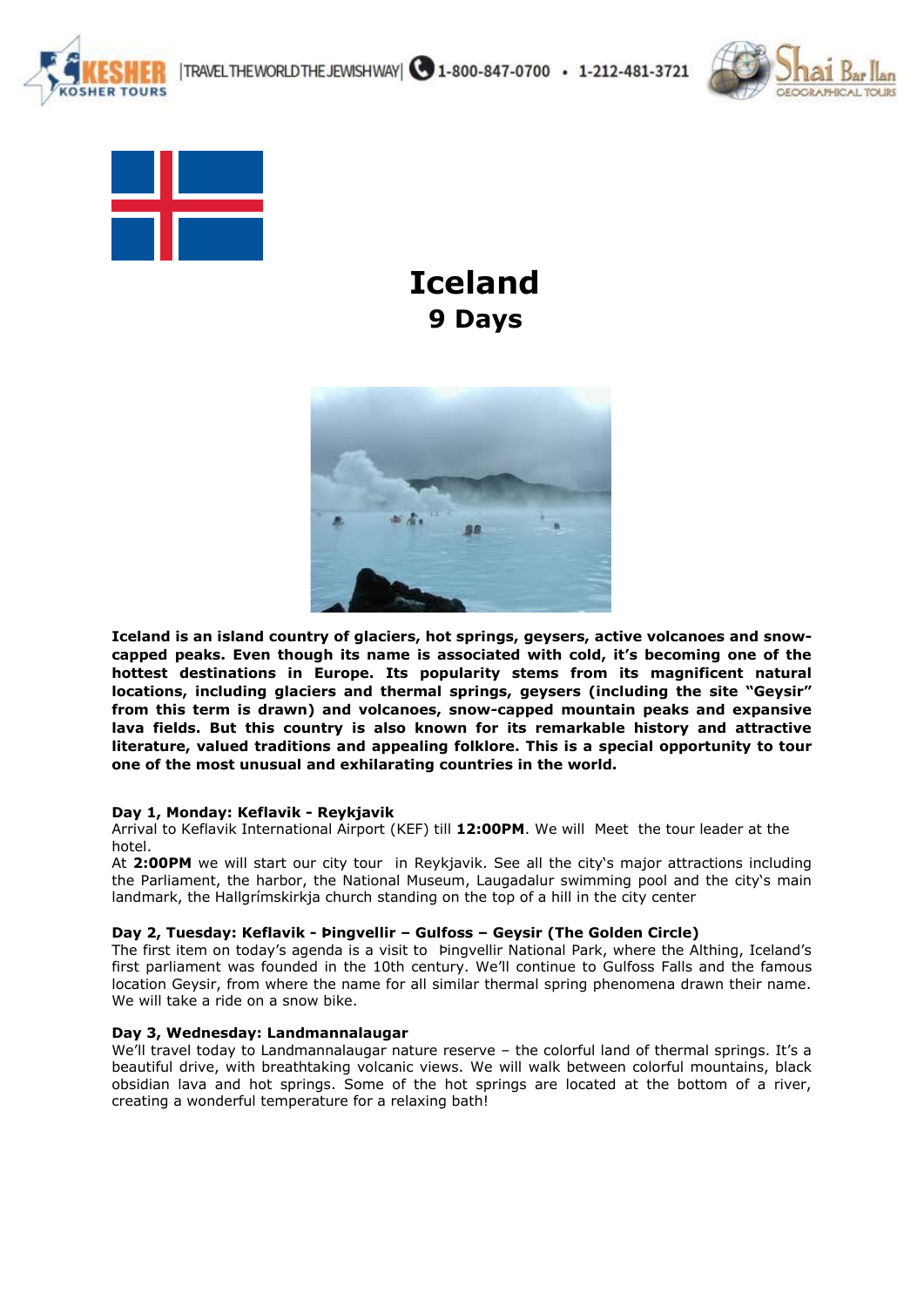



# **Day 4, Thursday: Skaftafell National Park**

This morning cross Eldhraun, the largest mass of lava ever to flow on the face of the earth before reaching the Skaftafell National Park. Here you'll also start seeing the largest glacier in Iceland, the Vatnajökull that covers more than 8% of the island. Continue to the spectacular Jökulsárlón Glacial Lagoon and see the birthplace of icebergs. You'll even have the option to take a trip on an amphibian boat and get close to the icebergs for a different kind of view.

# **Day 5, Friday: Waterfalls and black sands**

Begin the day with a visit to the waterfalls of Seljarlandsfoss and Skogarfoss. After the visit, we will head to the Skogasafn Museum, which houses a large collection of cultural folk artefacts and period buildings. From here, continue along Iceland's beautiful South Shore, checking out the promontory of Dyrholaey, which is rich in birdlife, the rocks of Reynisdrangar and the dramatic Solheimajokull glacier along the way. After this extraordinary day we drive back to our hotel and prepare for Shabbat.

#### **Day 6, Shabbat: Selfoss**

After Shabbat services and lunch we'll take a walking tour with our tour guide.

#### **Day 7, Sunday: Snaefellsnes National Park**

Today we will continue our journey into Snaefellsnes National Park, home to the magnificent Snaefellsjokull glacier. The glacier played a staring role in Jules Verne's 1864 novel 'Journey to the Centre of the Earth'.

# **Day 8, Monday: Snaefellsnes National Park - Reykjavik**

Spent exploring the numerous places of interest around the peninsula famous for the majestic Snaefell volcano/glacier at the end of the peninsula. Possible stops include the basalt pillars of Gerðuberg, Búðir with its small wooden church surrounded by a lava field, Arnarstapi, a small fishing village where you can have a look at the fascinating rock formations by the old pier and Djúpalónssandur, a black sand beach.

## **Day 9, Tuesday: Reykjavik, The Blue Lagoon - Home Gateway**

Today We will end our visit with a fascinating Whale Watching experience. We will visit The Blue Lagoon a unique wonder of Iceland, a result of all that volcanic activity. the huge, outdoor lagoon is filled by naturally heated geothermal water which comes from 6,500 feet (2,000 meters) below the surface of the earth. It is full of minerals, silica and algae and is especially good for the skin and relaxation. The water is almost startlingly blue in color, and the white of the silica on the black lava rocks around the edges makes an amazing contrast. As well as soaking and swimming in the pool, the Blue Lagoon offers in-water massage treatments, saunas and steam rooms, and a cafe. This is an incredible way to finish our visit to Iceland…

We'll make our way to the airport for our flight home. It's been a fascinating journey to a most unusual land.

# **DATES, PRICES AND IMPORTANT INFORMATION**

| LTour Code <b>\</b> | <b>Departs</b> | Returns     | <b>Duration</b> | <b>Price</b>      | <b>Single</b><br>Supp. |
|---------------------|----------------|-------------|-----------------|-------------------|------------------------|
| <b>EICL1508</b>     | 15 AUG 2022    | 23 AUG 2022 | 9 DAYS          | S <sub>4645</sub> | \$1040                 |

## **PRICE INCLUDES**

- $\checkmark$  First class hotels or the best available. Please note: This is a rugged tour and some overnights will be at lodges or guest farms in the Icelandic outback.
- $\checkmark$  A comfortable travel coach
- $\times$  4X4 vehicles for traveling
- $\checkmark$  Kosher half board + supplies for making sandwiches for lunch
- $\checkmark$  Entrance fees as per the itinerary
- $\checkmark$  Professional experienced travel guide
- Snowmobile during the tour
- $\checkmark$  Tips for local service providers